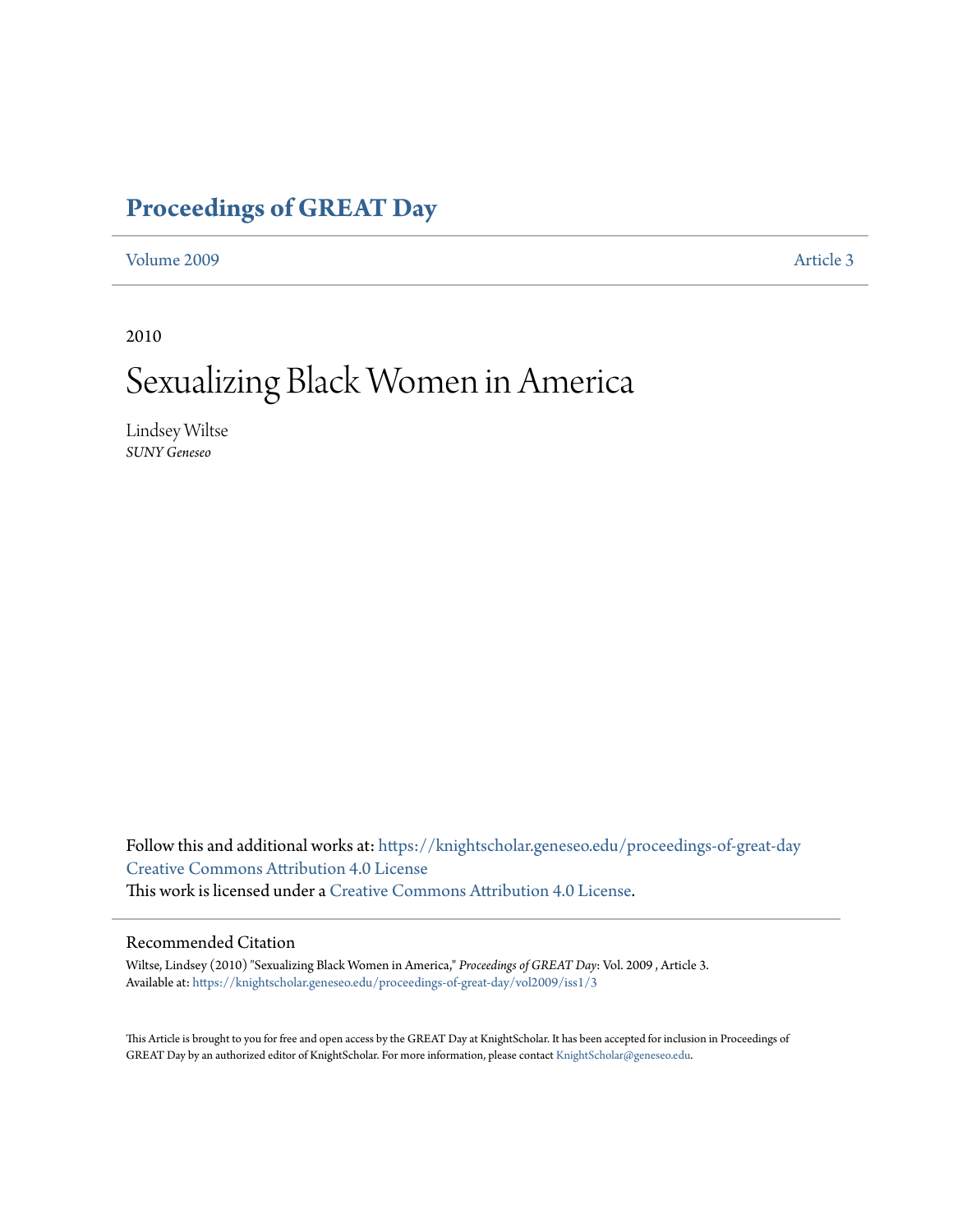Great Day 2009 SUNY Geneseo Wiltse: Sexualizing Black Women in America

# Submitted by Lindsey Wiltse Sexualizing Black Women in America



*Girl, what makes you wanna fuck with me now? I've been wantin' to fuck wit' you for quite a while Is the money makin' you wanna fuck with me? Whoa…if money's gonna make me slam these hoes…then alright. "Fuck Dat Bitch" by 50 Cent* 

"God damn lil' buddy take off your clothes and let me see that apple bottom and that brown booty," croons Crime Mob in their song "Rock Her Hips." Being an obvious jab at black female sexuality, "apple bottom" is modern slang for a large, shapely rear end, calling out the "brown" aspect of her behind. In current media depictions of African American women, and specifically rap music, they are most likely described as overly sexual, flaunting shapely bodies to men who are all too willing to be pleased by women eager to please them. I have noticed advertisements for clothing where white women are being suggestive, showing a bit of skin or biting their lips for a come-hitherand-you-will-see look, while black women are more likely to be half-clothed, legs open, and laying on a bed, inviting the viewer to her body. I have noticed that African American women are indeed more likely to be sexualized in American society. In the Biblical creation stories, revered in our culture, Eve, when eating the fruit of the Tree of Knowledge, sets a precedent for all women to be sexual temptresses, regardless of race or class. When did black women bear the brunt of a hyper sexualized culture

on their bodies, and why are they picked out over others?

 Born in the eighties and early nineties, this generation has grown up in something referred to as "hip hop culture." Hip hop culture, as I have learned, was started by black and Latino youths in the Bronx and consist of four distinct elements: rapping, deejaying, break-dancing, and graffiti. The culture evolved in response to white supremacy in American society. Following the Vietnam War and the Civil Rights Movement, minorities were looking to successfully migrate into mainstream white society. Moving away from a perceived lack of individuality in New York City at that historical moment, hip hop allowed men to make a significant name for themselves in their communities. In the time since it hit the mainstream airwaves in 1979, hip hop culture has grown to dominate the media. Rappers and the lifestyles they promote bring in an enormous amount of money to producers, fashion designers, artists, and the executives in charge of television, radio and advertising. As a significant creative force in modern society, hip hop continues to positively reinvent itself. According to rapper KRS-ONE, "creativity is seen as feminine. In these single families that many of us grew up in, we didn't have any fathers, so we were missing the analytical sides of ourselves. Instead, we are creative and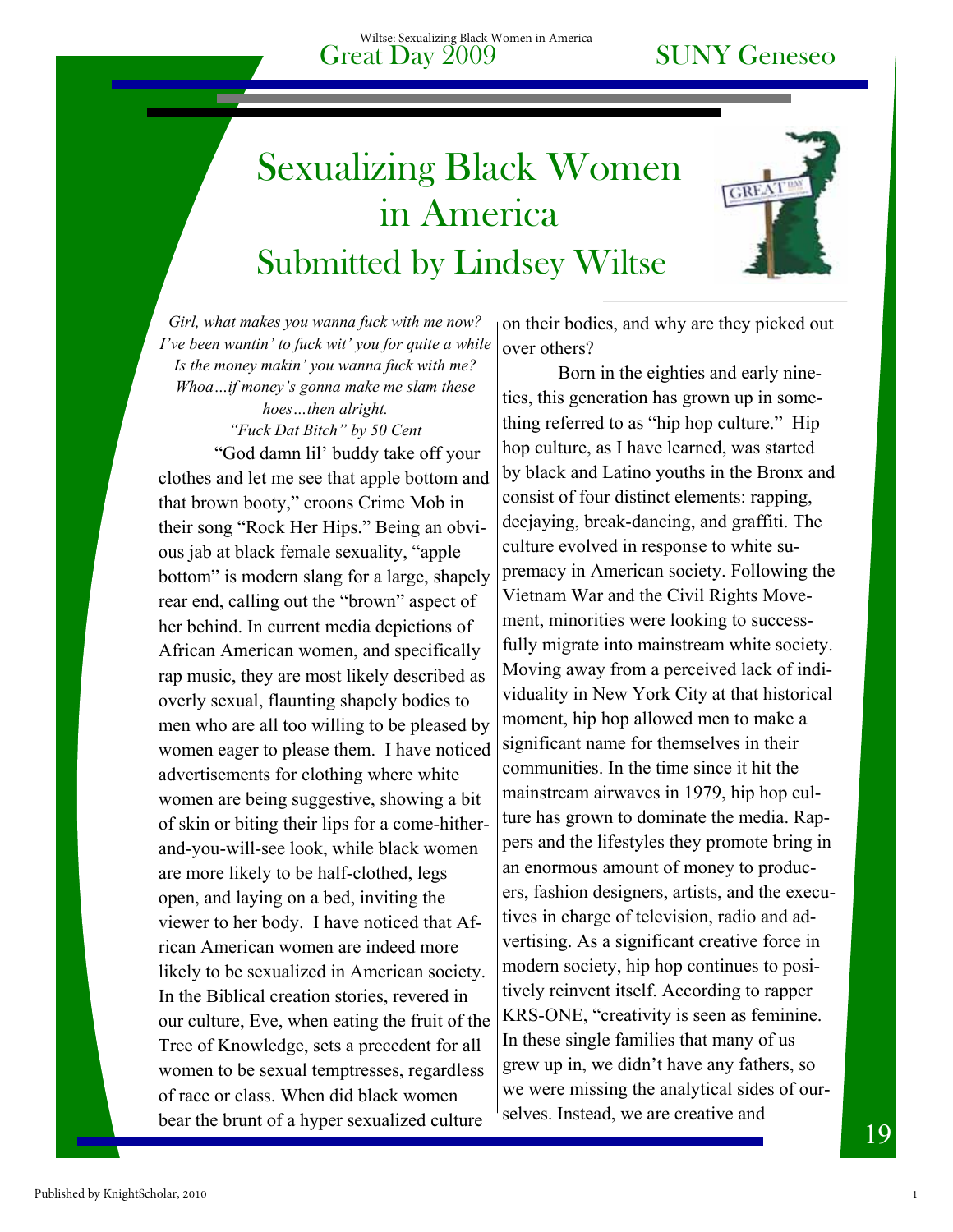### Great Day 2009 SUNY Geneseo *Proceedings of GREAT Day, Vol. 2009 [2010], Art. 3*

intelligent, and this comes from our mothers. There is creativity in graffiti, in b-boying" (qtd. in Goldblum). Many lower-income families, the ones directly impacted by hip hop, are mother-led, single parent households, according to KRS-ONE. He admits that hip hop is based on a feminine creativity experienced by these men without fathers in their lives. If the very thing that causes their individuality and expression is a feminine characteristic, one attributed to their own mothers, then the exploitation of women prevalent within the culture is difficult to explain.

MySistah's contributor Ayanna begins to offer an explanation as to the role and status of women in hip hop culture. She states:

> All women, but mostly black women in particular are seen in popular hiphop culture as sex objects. Almost every hip-hop video that is regularly run today shows many dancing women (usually surrounding one or two men) wearing not much more than bikinis, with the cameras focusing on their body parts. These images are shown to go along with a lot of the explicit lyrics that commonly contain name calling to suggest that women are not worth anything more than money, if that. Women are described as being only good for sexual relations by rappers who describe their life as being that of a pimp. In many popular rap songs men glorify the life of pimps, refer to all women as they think a pimp would to a prostitute, and promote violence against women for

'disobeying.' (1)

Within this interpretation, the ideals of creativity lauded by KRS-ONE that are passed through the mother become lost in chauvinism. While it started out as a way to relieve frustrations and stake an identity within a white supremacist society, hip hop culture in the twenty first century has shifted slightly from its original goals. Instead, what I see are rappers obsessed with sex, women, masculinity, and capitalism. Since the emergence of so-called "gangsta rap," mainstream hip hop culture promotes a lifestyle of money hungry men and women which, seen just in its media portrayals, leads to stereotyping of black women as insatiable sexual creatures. The images of voluptuous, gyrating women, circling their rear on a man's groin does not convey creativity, but instead, objectifies African American women.

Significantly, the origins of the South Bronx inspired music and lifestyle found markets in the suburbs of the same city it emerged in. The mostly white populations that moved out of the city after World War II enjoyed this form of art and music enough that the appeal to white audiences influenced the corporate white interests. In fact, without the large numbers of suburban and rural audiences, the lasting power of hip hop music would not exist. In 2008, without getting into too much detail, I will say that through product endorsements and corporate funding, hip hop is largely fueled by white CEOs. In this capitalist and patriarchal nation, the people in power provide capital to the rap artists and their record companies to produce a particular image. This same image appeals to the audiences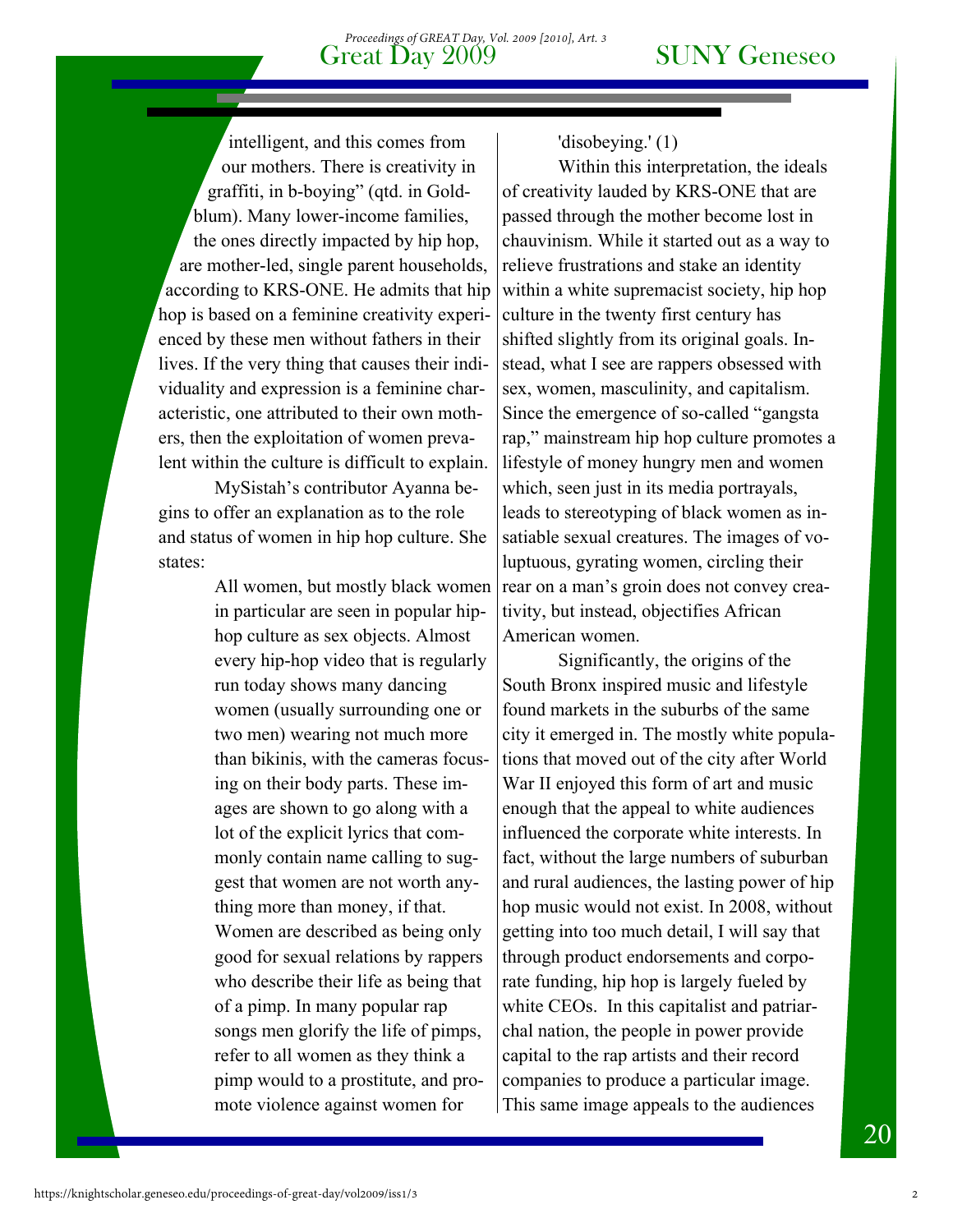#### Great Day  $2009$  SUNY Geneseo Wiltse: Sexualizing Black Women in America

who see mainstream rap on television. While I am not saying that African American men do not have any role in the production, I am willing to note the strong hand of white influence that goes into the making of rap music. The hypermasculinity associated with hip hop culture would not exist if it were not for the hypersexualization of black women. Key historical aspects that cause white producers of music to encourage, consume, and portray African American women in such a manner need to be identified. Since there is this influence, the images projected of African American women in this culture are manipulated by not only those who endorse it (white men) but also those who consume it (a largely white population). Kobena Mercer believes that "certain types of imagery are responsible for causing actual violence and abuse in society at large" (133), stating that "music is a key site in everyday life where men and women reflect on their gendered and sexual identities" (141) . I will focus on the role white America plays in the oversexualization of black women currently manifested in a popular music form and lifestyle that exists today.

 Bell hooks states that "white supremacist ideology insisted that black people, being more animal than human, lacked the capacity to feel and therefore could not engage the finer sensibilities that were the breeding ground for art" (67). If African Americans cannot, under white supremacist ideology, connect with a white aesthetic appeal, then what they produce in their view is not "art." What their music is, then, is something outside of art, some sense of "otherness." This suggests the reasoning

behind a white push behind a hip hop market and the portrayal of the women within it. Not only are African Americans made into a social other in regards to artistic creation, but African American women, specifically in hip hop culture, are placed on a different spectrum of "other." Women, as a gender, are perceived as closer to nature due to our ability to birth children and men are seen as closer to civilization since they are seen as the ones making buildings and government systems. Since women as a whole are perceived as closer to nature, black women in particular are even more so. Black slave women were brought over from Africa, where they were seemingly taken from the jungle. By living in a "natural" setting instead of a civilized world, they were not ranked on par with white women, who lived in "civilization." They would be more natural, and unbridled sexuality is not a trait associated with the whiter, Western world, but more seen with the darker people overtaken by colonialism. Under a white system, black women in hip hop culture are contrasted to white women; black individuals are ranked more deviant than white individuals. Black women, being seen as an Other, are inherently different than white women, therefore allowing her to be depicted as more sexual than others.

In the strand of thought that linked black women with animalistic, unbridled sexuality comes the Jezebel stereotype created in Antebellum American society. Rupe Simms suggests that the "preeminent features of the dominant ideology that justified their exploitation of female slaves…that contributed substantially to the social construction of African women's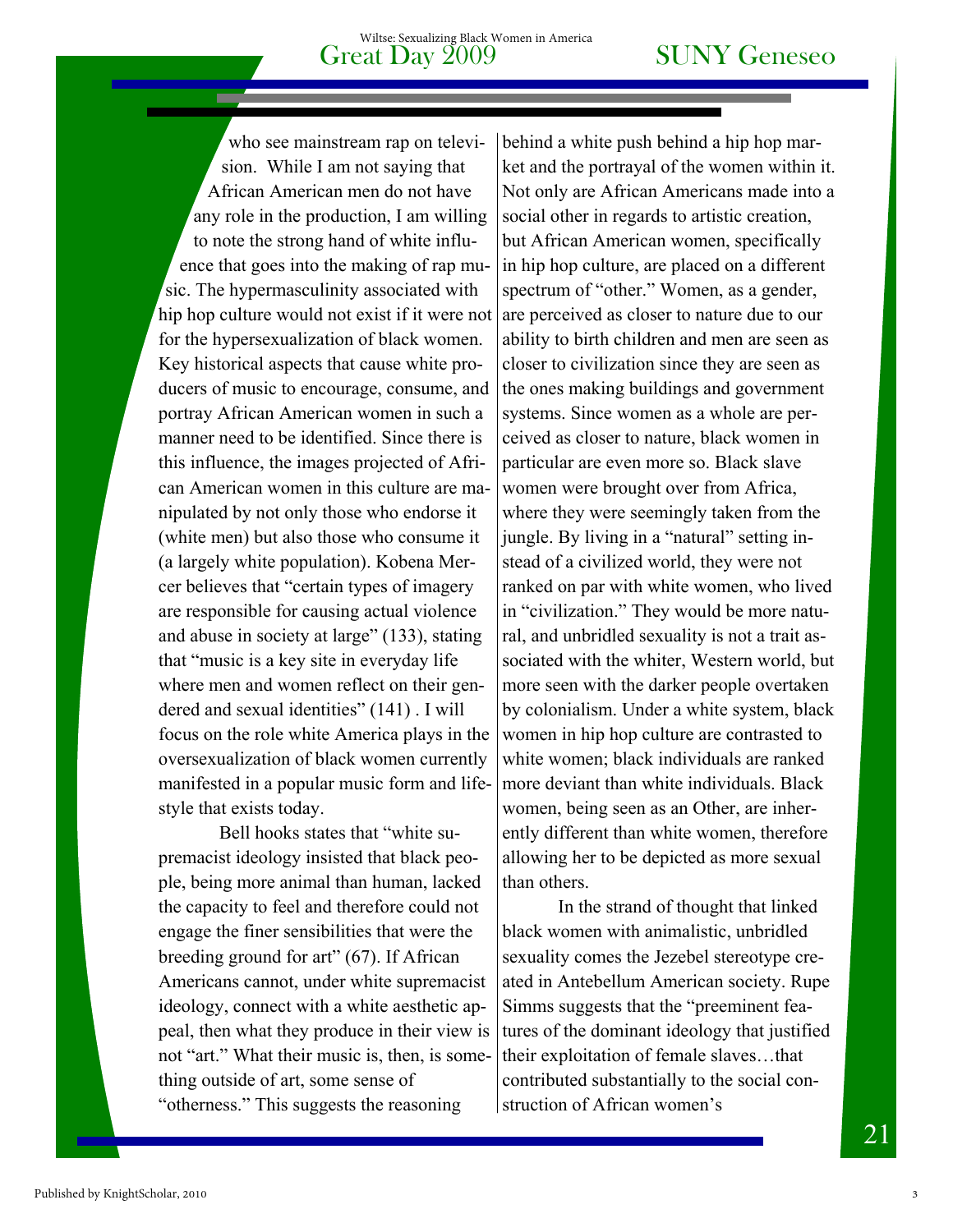gender" (880). The supremacist ideology maintained that slave women were able to be sexually exploited, thereby leading to numerous African American women being raped and treated solely as sexual objects by their white masters. Simms defines the Jezebel stereotype:

The sex-starved woman, who was childishly promiscuous and consumed by lustful passions. Her sexual aggression, fertility, and libidinous self-expression were considered limitless. The Jezebel image concretized Black female subordination, justifying the rape of African women by white men. According to this portrayal, the African woman truly enjoyed being ravaged by her master…so that abusing her was simply satisfying her natural desires…the Jezebel image sustained the domination of white men. (882)

The Jezebel image allowed for white men to relate to black women in a more primitive manner than they would their white counterparts. If slave women loved being ravaged, then indeed they differed from the white women whose bodies were not used for pleasure. This relates to the images seen in hip hop videos. While using different intentions, the dozens half naked women allowing men to place dollar bills underneath their thong underwear for a good look at their rear end allude to this antediluvian stereotype; black women are rendered in this image of limitless libido by a continually supremacist society. Again, this compares to the black women as a socialized Other because it places her as differing from vites a voyeurism of their sexuality by

white women. Black women only want sex, according to the Jezebel stereotype, and in such a framework, white women are defined as not wanting sex. Hip hop portrayals of women as a Jezebel type figure identify to the white consumer base that African American women are inherently more sexual than white women.

 Rape, as noted by Edward Shorter, is not only a way for men to prove their sexual dominion over women but for all men to keep all women in a state of fear in order to triumph over them. In this manner, the women are seen as a dispensable sex object and remain protective over their genitals at all time. Simms suggests that the Jezebel image, beginning in the nineteenth century, sustained the domination of white men over black women. The Jezebel imagery described by Simms directly relates to Shorter's definition of rape. When black women are accused of being insatiable sex creatures, then indeed the power structure is maintained; white men remain in control over the bodies of women, and most especially, black women. In the antebellum south, "no law existed to forbid the rape of female slaves by their masters. The rape of an enslaved woman by someone other than her master was considered trespass, a property crime against the slave owner" (Sitomer 10). What this rape without consequence attitude does is relegate black women to a status of property, to be used as how their white owner saw fit. Although there is no legalized ownership of black bodies anymore, there is the objectification of black bodies. If they are being portrayed in a sexualized manner, then it in-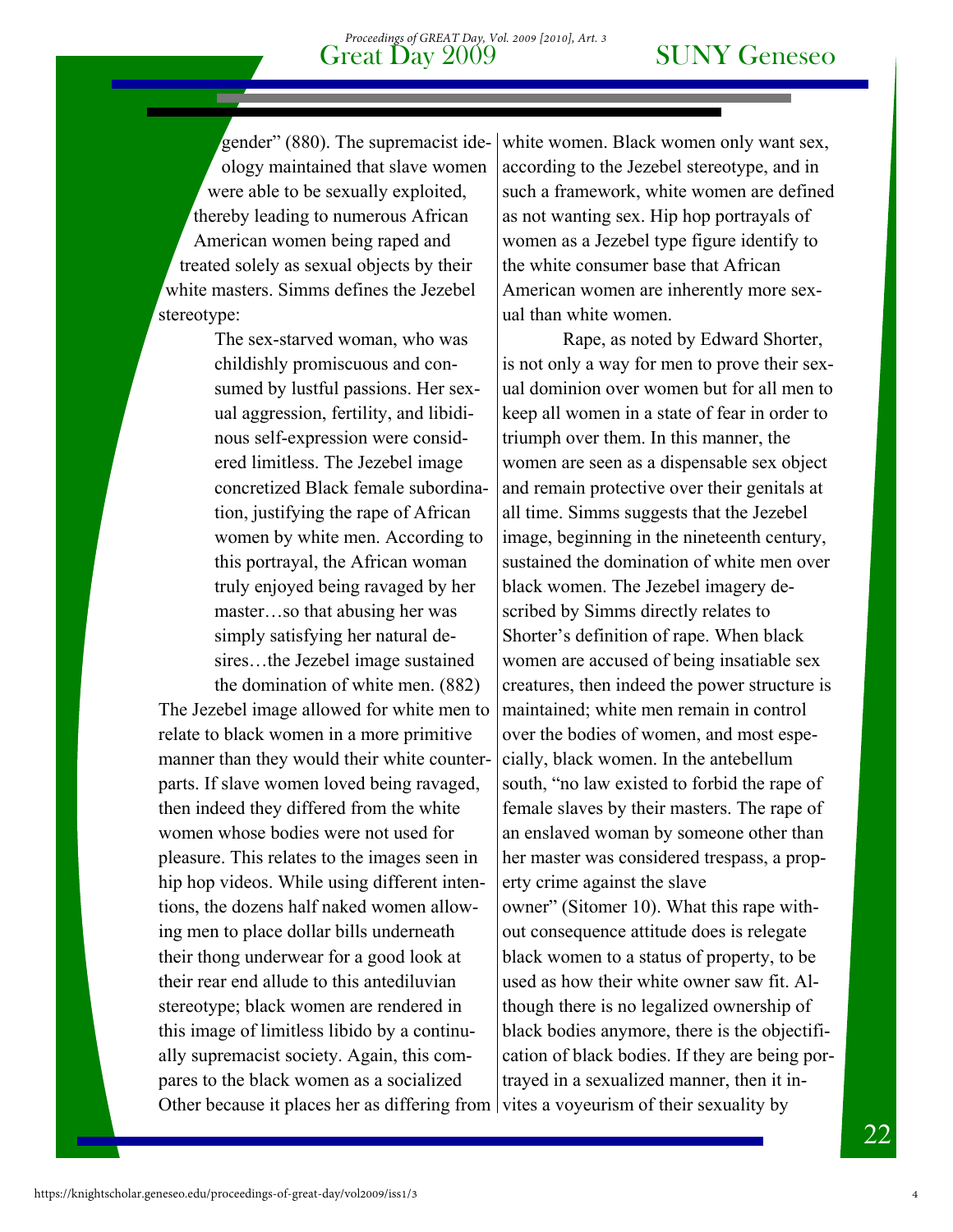#### Great Day 2009 SUNY Geneseo Wiltse: Sexualizing Black Women in America

consumers. If their consumers are mostly young, suburban, white males, then their bodies are being controlled by these same men that influence their media portrayal, which will coincide with eventual negative and consequential stereotypes.

Mercer is sure to pronounce that "patriarchal culture constantly redefines and adjusts the balance of male power and privilege, and the prevailing system of gender roles, through a variety of material, economic, social and political structures" (137). Slavery is one such institution where sexual power, due socioeconomic and political influence, can cause an individual to become a body instead of a person. A capitalistic, racist and patriarchal culture can lead to the imagery seen in the lyrics and videos of mainstream hip hop artists to be pervasive and influential. Before the Civil War, black women were often forced into polygamy and polyandry, with black men mating with other black women as decreed by a slave master in order to produce children with traits the slaveholder desired. In polygamous systems, one man would be made to mate with a variety of women or one woman would mate with a few males. Now, multiple women dance upon, lick their lips and shake their hips at the one man, usually the man rapping into the microphone. In Kristen Gentry's "Hip Hop Culture and Contemporary American Literature" class, we have spoken of a few clips shown of documentaries where many of the men speak of them and their friends either trying to get physical with one girl, or having pride that they all have gotten physical with her. In polygamous situations, the woman will

be seen as wanting sex, and desiring all of these men to have her, or willing to compete with other sexual women for one man by putting herself out there more than they have. Although there is a significant difference between forced sexual intercourse and the willingness of girls to submit to this viewing of their bodies, the images in mainstream media bring up an idea reminiscent of polygamous situations. This stereotype reaching back to Antebellum America is not something that should continue over a hundred years later.

 Magnus Hirschfeld, in his 1932 article entitled "Racism" explains sexualizing a group of people in a way that sums up, in an obvious manner, any predilection anyone may have to stereotype, as is done with African American women. He says, "sexual peculiarities…are so equally distributed among the nations and among every stratum of the population that there can be no excuse for assigning what are merely individual characteristics to groups or races, and to parties or the advocates of specified opinions" (230). An objection would be to say that the women who are portrayed in these videos and the media know what they are getting into when they sign on to appear scantily clad or overly sexual. That would be a fair argument, but what is not fair is when the millions of women who do not make a conscious decision to appear in this manner in mass media are assigned the characteristics and behavior of the few who do. It becomes an issue when certain people in power make the decisions of who and what will appear in what form, while in doing so, harm a plethora of women who should remain unaffected. It is not the